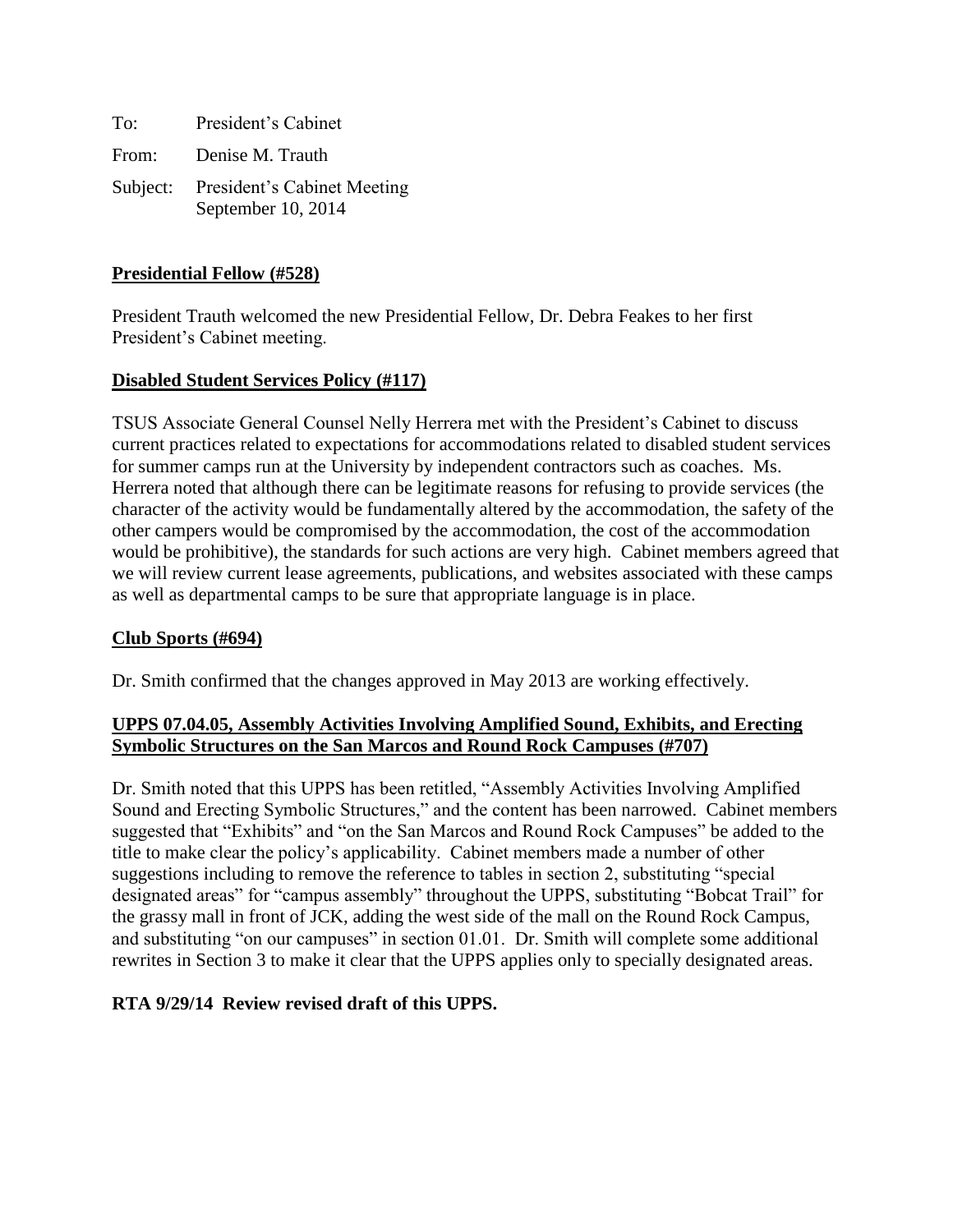# **President's Update (#556)**

President Trauth reported that the System institutions testified before the Legislative Budget Board staff and the Governor's office staff, on September 5, 2014, and the meeting went well. She used the new graduation rates slide and believed it represented us effectively. President Trauth asked for clarification on the issue related to San Marcos Fire Service working at the Navy game. After discussion, Cabinet members agreed that we will not add the additional fire service personnel. Dr. Teis reported that we will open the gates for the Navy game at 5:00 p.m. Cabinet members agreed that student tickets not been claimed by 6:30 p.m. will be released as general admission seats; any students arriving later may be assigned to standing room.

### **Significant Issues (#01)**

Dr. Feakes noted that she will be working on adjunct faculty issues during her Presidential Fellowship. She reported that we conducted three special orientations for adjunct faculty prior to the fall 2014 semester. We will implement another one in January 2015.

Dr. Wyatt reported on a recent phishing incident, noting that a very small number of mailboxes were affected. Information Security deleted the messages 14 minutes after they were received in an early morning hour. Four individual responded to the phish, but only one logged on. Dr. Wyatt noted that we receive 3 million email packets a day, a significant percentage of which are bogus.

We are receiving good feedback on the Bobcat Preview program. She noted that we sent invitations to 5,725 individuals to participate in the Campus Clarity program (including some to students who did not complete their enrollment), and 5,344 signed up. As of this date, 4,985 have completed the training (93%).

# **Football (#601)**

Dr. Teis reported that Sun Belt Commissioner Karl Benson will attend our Navy football game.

#### **Mirabeau B. Lamar Medal (#316)**

Dr. Gratz shared information about the Mirabeau B. Lamar Award nomination process. Cabinet members agreed that we should nominate The Meadows Foundation.

#### **Enrollment Management (#9)**

Provost Bourgeois shared unofficial  $9<sup>th</sup>$  day enrollment figures, noting that he should have  $12<sup>th</sup>$ Day figures by September 11, 2014. He reported that we will have significant increases in minority enrollment. Provost Bourgeois asked whether we should reconsider our current Dead Day practice. Cabinet members agreed that the Registration Coordinating Committee should consider this issue, in consultation with Student Government.